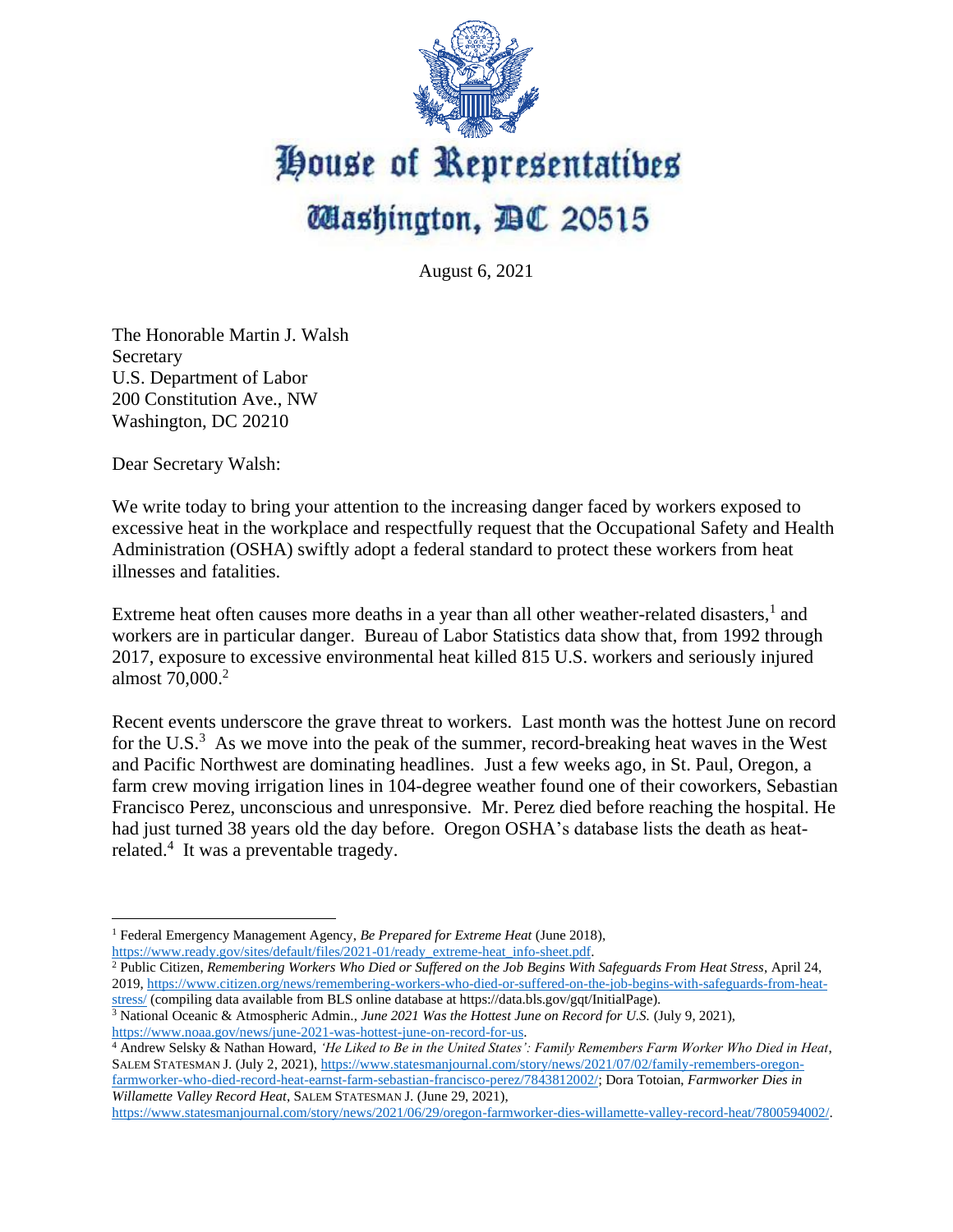As climate change increases these risks, the costs will reverberate throughout the economy. According to a 2015 EPA report, the United States will lose 1.8 billion labor hours across the workforce in the year 2100 due to extreme temperatures under a business-as-usual climate change scenario.<sup>5</sup> That adds up to \$170 billion in lost wages.<sup>6</sup> The 2018 National Climate Assessment estimated that the costs of lower labor productivity under rising temperatures is estimated to reach up to \$160 billion in lost wages per year in the United States by 2090.<sup>7</sup>

Heat is a threat to workers in a wide range of indoor and outdoor workplaces, including farms, highways and construction sites, warehouses, laundries, steel mills, meat-packing plants, and vehicles. This threat is especially acute for farmworkers, who are roughly 20 times more likely to die of heat-related causes than workers in all other civilian occupations.<sup>8</sup> The Department of Labor estimates that 49 percent of workers in the agriculture sector are undocumented; $9$  these workers justifiably fear employer retaliation for speaking out against hazardous working conditions. In addition, many of these workers are paid by their rate of productivity; if they stop work to drink water or take a break in the shade, that choice can reduce their earnings.

The facts speak for themselves: workers are in grave danger from extreme heat, and their lives are at risk unless OSHA acts with an effective standard. We are moved to act by these facts, what we have heard from our constituents, and the deeper injustices at stake. New research on social costs of rising temperatures in California, which was presented in recent testimony before the House Select Committee on the Climate Crisis, finds that occupational safety and health risks related to heat are greatest for low-income workers, and those risks include not only heat illness but also increased injury rates.<sup>10</sup> Alarmingly, jobs at the highest risk of heat stress illness and death are disproportionately held by workers of color.<sup>11</sup> We are troubled to see longstanding racial and economic injustices underneath these grave public health risks of extreme heat.

Several states with OSHA State Plans, including California, Washington, Minnesota, and Oregon, have issued standards to protect workers from heat stress, and now Oregon and Washington are taking additional steps to protect workers from "extreme" heat. Earlier this month, Governor Kate Brown issued an executive order charging Oregon OSHA with

<sup>8</sup> Rafer Ferguson, Kristina Dahl & Marcia DeLonge, Union of Concerned Scientists, *Farmworkers at Risk: The Growing* 

<sup>10</sup> R. Jisung Park *et al*., *Temperature, Workplace Safety, and Labor Market Inequality* (July 14, 2021),

[https://equitablegrowth.org/wp-content/uploads/2021/07/071921-WP-Temperature-workplace-safety-and-labor-market](https://equitablegrowth.org/wp-content/uploads/2021/07/071921-WP-Temperature-workplace-safety-and-labor-market-inequality-Park-Pankratz-and-Behrer.pdf)[inequality-Park-Pankratz-and-Behrer.pdf;](https://equitablegrowth.org/wp-content/uploads/2021/07/071921-WP-Temperature-workplace-safety-and-labor-market-inequality-Park-Pankratz-and-Behrer.pdf) Dr. R. Jisung Park, Testimony Before U.S. House of Representatives, Select Committee on the Climate Crisis, on Advancing Environmental Justice Through Climate Action (July 15, 2021), [https://docs.house.gov/meetings/CN/CN00/20210715/113894/HHRG-117-CN00-Wstate-ParkR-20210715.pdf.](https://docs.house.gov/meetings/CN/CN00/20210715/113894/HHRG-117-CN00-Wstate-ParkR-20210715.pdf)

<sup>5</sup> EPA, CLIMATE CHANGE IN THE UNITED STATES: BENEFITS OF GLOBAL ACTION 28 (2015),

[https://www.epa.gov/sites/production/files/2015-06/documents/cirareport.pdf.](https://www.epa.gov/sites/production/files/2015-06/documents/cirareport.pdf)

<sup>6</sup> *Id*.

<sup>7</sup> U.S. GLOB. CHANGE RES. PROG., FOURTH NATIONAL CLIMATE ASSESSMENT (2018)[, https://nca2018.globalchange.gov/chapter/1/.](https://nca2018.globalchange.gov/chapter/1/)

*Dangers of Pesticide and Heat* (Aug. 2019)[, https://www.ucsusa.org/sites/default/files/2019-12/farmworkers-at-risk-report-2019](https://www.ucsusa.org/sites/default/files/2019-12/farmworkers-at-risk-report-2019-web.pdf) [web.pdf.](https://www.ucsusa.org/sites/default/files/2019-12/farmworkers-at-risk-report-2019-web.pdf)

<sup>&</sup>lt;sup>9</sup> Trish Hernandez & Susan Gabbard, JBS Int'l, U.S. Dep't of Lab., Findings from the National Agricultural Workers SURVEY (NAWS) 2015-2016: A DEMOGRAPHIC AND EMPLOYMENT PROFILE OF UNITED STATES FARMWORKERS 4-5 (2018), [https://www.dol.gov/sites/dolgov/files/ETA/naws/pdfs/NAWS\\_Research\\_Report\\_13.pdf](https://www.dol.gov/sites/dolgov/files/ETA/naws/pdfs/NAWS_Research_Report_13.pdf) ("A series of related questions in the survey provides a picture of whether foreign-born respondents have work authorization [and] address the foreign-born worker's existing status…. Fifty-one percent of the hired crop labor force had work authorization in 2015-2016.").

<sup>11</sup> Alan Derickson, *"A Widespread Superstition": The Purported Invulnerability of Workers of Color to Occupational Heat Stress*, 10 AM. J. PUB. HEALTH 1329 (2019).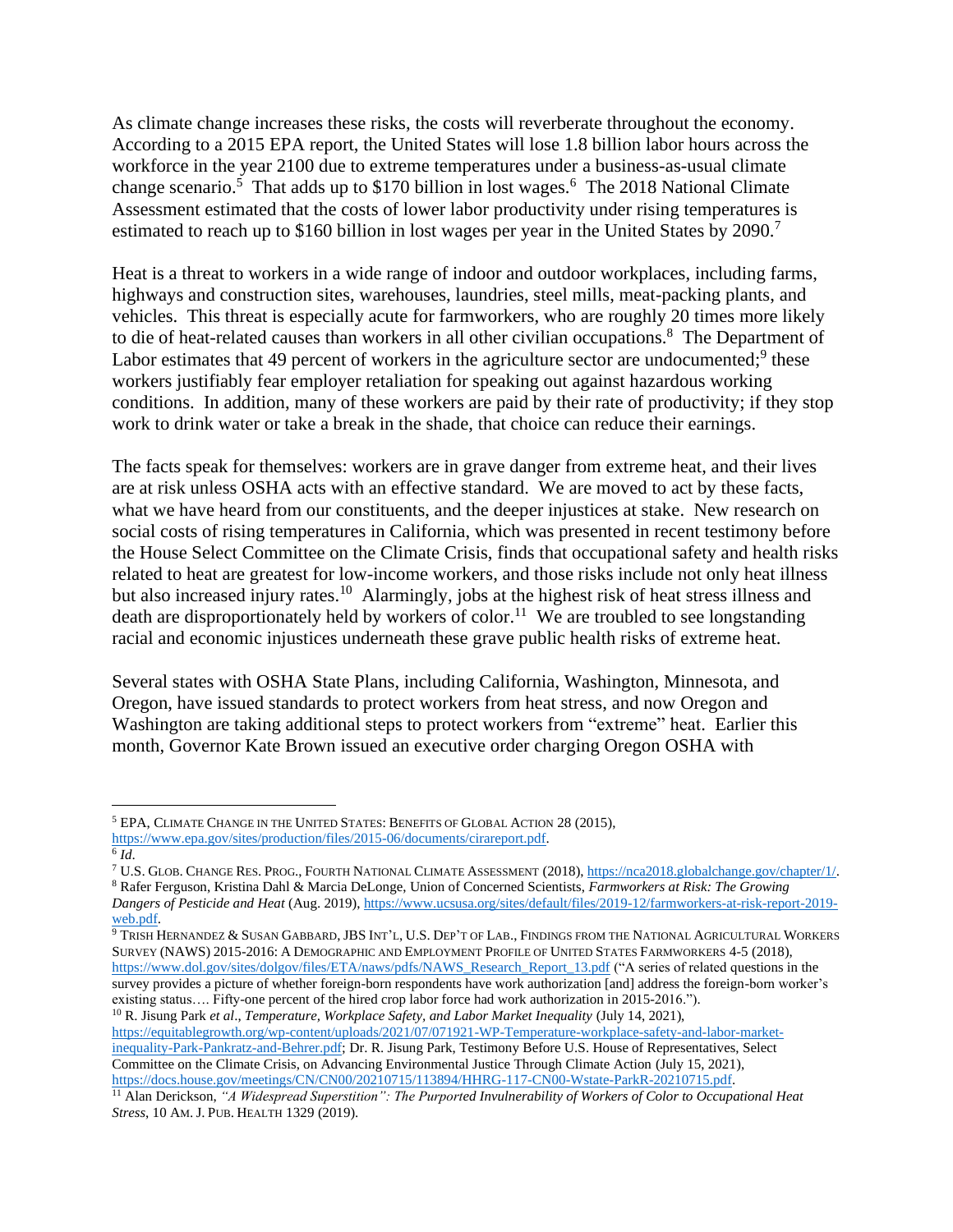promulgating an emergency temporary standard to prevent heat illness,<sup>12</sup> which was adopted just two days later. That same week, the Washington State Department of Labor and Industries published an emergency rule to improve protections for workers exposed to outdoor heat.<sup>13</sup> The Commonwealth of Virginia has initiated rulemaking as well.<sup>14</sup> A federal OSHA standard would be an opportunity to fill in the gap for workers outside of these states and provide a thoughtful model for the State Plans that, like North Carolina's, typically follow OSHA's standards closely.

OSHA's reliance on the General Duty Clause is not sufficient to detect and prevent heat-related illness, as evidenced by a comparison between Cal/OSHA and federal OSHA. From 2013 to 2017, California used its heat standard to conduct 50 times more inspections discovering heatrelated violations than OSHA did nationwide during the same period using the General Duty Clause, its fallback for enforcement in areas for which OSHA otherwise lacks a specific standard.<sup>15</sup>

In light of the grave danger from extreme temperatures and the likelihood of further heat waves to come, we request that you begin work on a permanent standard covering outdoor and indoor workers (where the environment is not climate-controlled), modeled after the provisions in H.R. 2193, the *Asunción Valdivia Heat Illness and Fatalities Prevention Act*. This bill directs OSHA to establish an enforceable federal standard to ensure workers and employers can recognize and respond to the signs of heat stress. This standard should require employers to provide the following:

- 1) adequate hydration;
- 2) rest breaks;
- 3) areas for rest breaks that are shaded (in the case of outdoor work) or air-conditioned (in the case of indoor work);
- 4) medical services and training to address signs and symptoms of heat-related illness; and
- 5) a plan for acclimatization to high-heat work conditions.

We ask that you move quickly to ensure the health and safety of workers who are essential to the nation's economy and communities.

If you have any questions concerning this request, please contact Kristen Torres, Legislative Assistant for Rep. Judy Chu, at (202) 807-8817.

Sincerely,

<sup>12</sup> State of Ore. Newsroom, *Governor Kate Brown Directs Oregon OSHA to Enact Emergency Rules to Protect Workers from High and Extreme Heat* (July 6, 2021)[, https://www.oregon.gov/newsroom/Pages/NewsDetail.aspx?newsid=64091;](https://www.oregon.gov/newsroom/Pages/NewsDetail.aspx?newsid=64091) Oregon OSHA, *Adoption of Temporary Rules to Address Employee Exposure to High Ambient Temperatures* (July 8, 2021), [https://osha.oregon.gov/OSHARules/adopted/2021/ao6-2021-letter-heatillnessprevention.pdf.](https://osha.oregon.gov/OSHARules/adopted/2021/ao6-2021-letter-heatillnessprevention.pdf)

<sup>13</sup> Wash. Dep't Lab. & Indus., News Release, *Washington State Emergency Heat Exposure Rule Increases Protection for Outdoor Workers* (July 9, 2021)[, https://www.lni.wa.gov/news-events/article/?id=21-018.](https://www.lni.wa.gov/news-events/article/?id=21-018)

<sup>&</sup>lt;sup>14</sup> Safety & Health Codes Bd. Notice of Intended Regulatory Action, 37 Va. Reg. of Regs. 2761 (May 10, 2021).

<sup>15</sup> Public Citizen, *85+ Groups Endorse Workplace Heat Protection Bill* (Oct. 8, 2020)[, https://www.citizen.org/article/85](https://www.citizen.org/article/85-groupendorse-workplace-heat-protection-bill/#_edn14) [groupendorse-workplace-heat-protection-bill/#\\_edn14,](https://www.citizen.org/article/85-groupendorse-workplace-heat-protection-bill/#_edn14) at text accompanying note 14.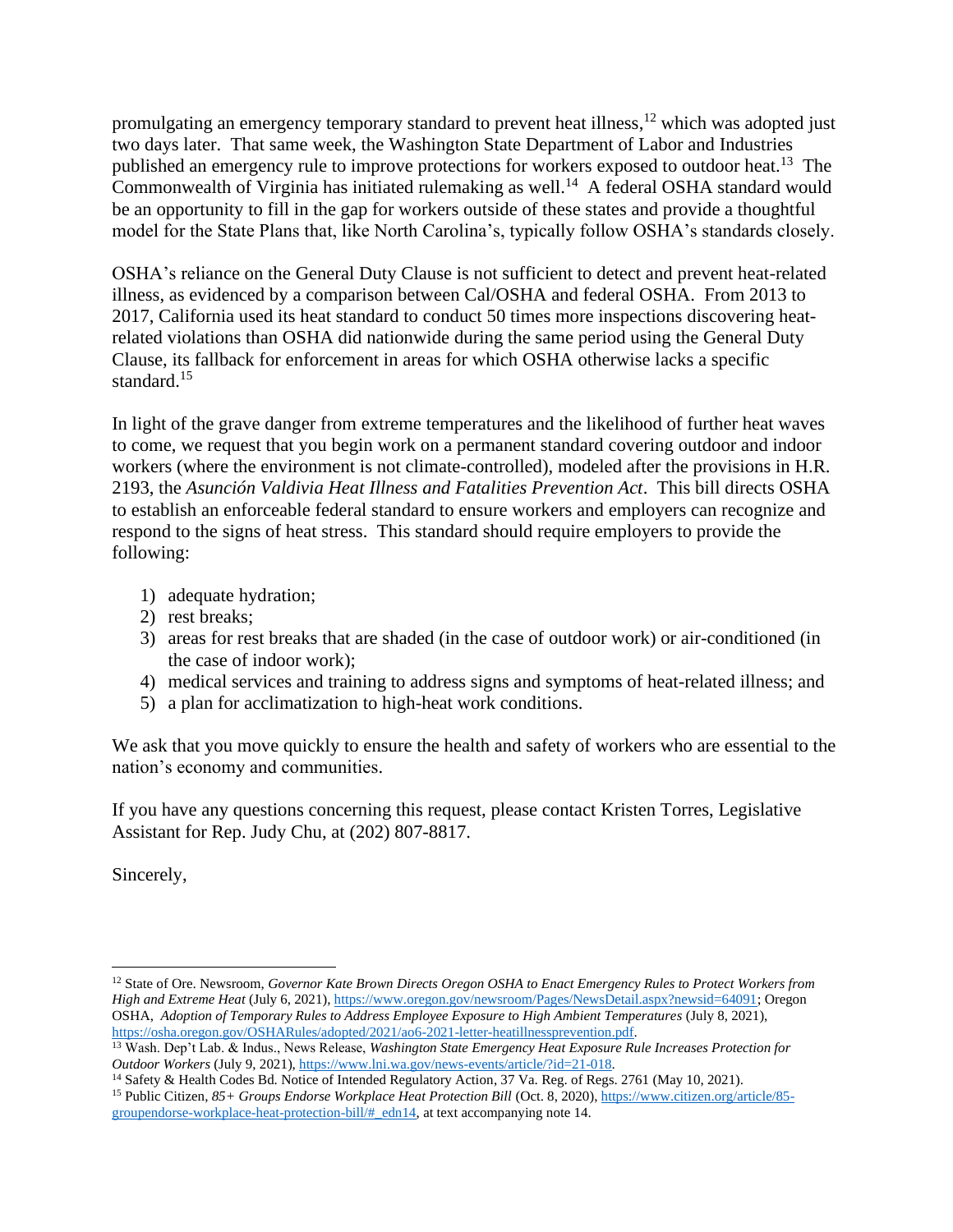

House of Representatibes

## **Mashington, DC 20515**

/s/ JUDY CHU Member of Congress

 $/s/$ RAUL M. GRIJALVA Member of Congress

 $/s/$ ANDY LEVIN Member of Congress

 $/s/$ JAN SCHAKOWSKY Member of Congress

 $/s/$ MARK TAKANO Member of Congress

 $/s/$ JAHANA HAYES Member of Congress

 $/s/$ MARK POCAN Member of Congress

/s/ SUSAN BONAMICI Member of Congress

 $/s/$ ALAN LOWENTHAL Member of Congress

 $/s/$ DANNY K. DAVIS Member of Congress /s/ ALMA S. ADAMS, Ph.D. Member of Congress

 $\sqrt{s}$ ROBERT C. "BOBBY" SCOTT Member of Congress

 $\sqrt{s/}$ BARBARA LEE Member of Congress

 $\sqrt{s}$ EARL BLUMENAUER Member of Congress

 $\sqrt{s/}$ PRAMILA JAYAPAL Member of Congress

 $\sqrt{s}$ GWEN MOORE Member of Congress

 $\sqrt{s}$ JAMES P. McGOVERN Member of Congress

 $\sqrt{s}$ JIMMY PANETTA Member of Congress

 $\sqrt{s}$ ANDRE CARSON Member of Congress

 $\sqrt{s}$ DEBBIE DINGELL Member of Congress